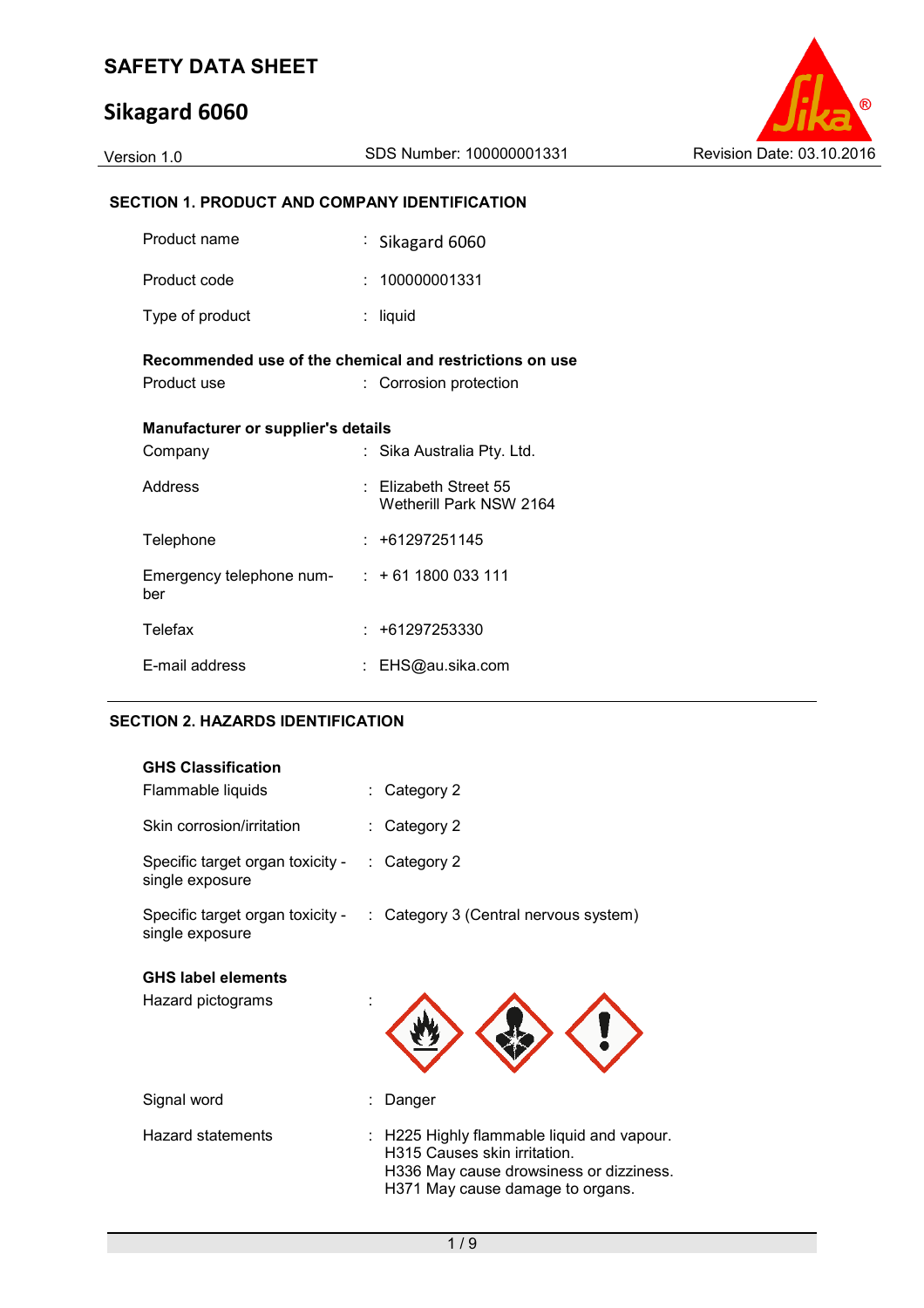# **Sikagard 6060**



| Version 1.0              | SDS Number: 100000001331                                                                                                                                                                                                                                                                                                                                                                                                                                                                                                                                                                                                                                                                                                                                                                                                                                                                                                                                                                                                                                                                                                                                                                                                                                                                                                                                                                                                                                                                                                                                                                                                                                          | Revision Date: 03.10.2016 |
|--------------------------|-------------------------------------------------------------------------------------------------------------------------------------------------------------------------------------------------------------------------------------------------------------------------------------------------------------------------------------------------------------------------------------------------------------------------------------------------------------------------------------------------------------------------------------------------------------------------------------------------------------------------------------------------------------------------------------------------------------------------------------------------------------------------------------------------------------------------------------------------------------------------------------------------------------------------------------------------------------------------------------------------------------------------------------------------------------------------------------------------------------------------------------------------------------------------------------------------------------------------------------------------------------------------------------------------------------------------------------------------------------------------------------------------------------------------------------------------------------------------------------------------------------------------------------------------------------------------------------------------------------------------------------------------------------------|---------------------------|
| Precautionary statements | : Prevention:<br>P210 Keep away from heat/sparks/open flames/hot surfaces.<br>No smoking.<br>P233 Keep container tightly closed.<br>P240 Ground/bond container and receiving equipment.<br>P241 Use explosion-proof electrical/ ventilating/ lighting/<br>equipment.<br>P242 Use only non-sparking tools.<br>P243 Take precautionary measures against static discharge.<br>P260 Do not breathe dust/ fume/ gas/ mist/ vapours/ spray.<br>P264 Wash skin thoroughly after handling.<br>P270 Do not eat, drink or smoke when using this product.<br>P271 Use only outdoors or in a well-ventilated area.<br>P280 Wear protective gloves/ eye protection/ face protection.<br><b>Response:</b><br>P303 + P361 + P353 IF ON SKIN (or hair): Remove/ Take off<br>immediately all contaminated clothing. Rinse skin with water/<br>shower.<br>P304 + P340 + P312 IF INHALED: Remove victim to fresh air<br>and keep at rest in a position comfortable for breathing. Call a<br>POISON CENTER or doctor/ physician if you feel unwell.<br>P309 + P311 IF exposed or if you feel unwell: Call a POISON<br>CENTER or doctor/ physician.<br>P332 + P313 If skin irritation occurs: Get medical advice/atten-<br>tion.<br>P362 Take off contaminated clothing and wash before reuse.<br>P370 + P378 In case of fire: Use dry sand, dry chemical or<br>alcohol-resistant foam for extinction.<br>Storage:<br>P403 + P233 Store in a well-ventilated place. Keep container<br>tightly closed.<br>P403 + P235 Store in a well-ventilated place. Keep cool.<br>P405 Store locked up.<br>Disposal:<br>P501 Dispose of contents/ container to an approved waste<br>disposal plant. |                           |
|                          |                                                                                                                                                                                                                                                                                                                                                                                                                                                                                                                                                                                                                                                                                                                                                                                                                                                                                                                                                                                                                                                                                                                                                                                                                                                                                                                                                                                                                                                                                                                                                                                                                                                                   |                           |

#### **Other hazards which do not result in classification**

None known.

#### **SECTION 3. COMPOSITION/INFORMATION ON INGREDIENTS**

Substance / Mixture : Mixture

#### **Hazardous components**

| l Chemical name                             | CAS-No.    | Concentration (%) |
|---------------------------------------------|------------|-------------------|
| Hydrocarbons, C6-C7, n-alkanes, isoalkanes, | 64742-49-0 | $>= 30 - 60$      |
| cyclics, <5% n-hexane                       |            |                   |
| Hydrocarbons, C9, aromatics                 | 64742-95-6 | < 10              |
| methanol                                    | 67-56-1    | ~10               |

#### **SECTION 4. FIRST AID MEASURES**

General advice : Move out of dangerous area.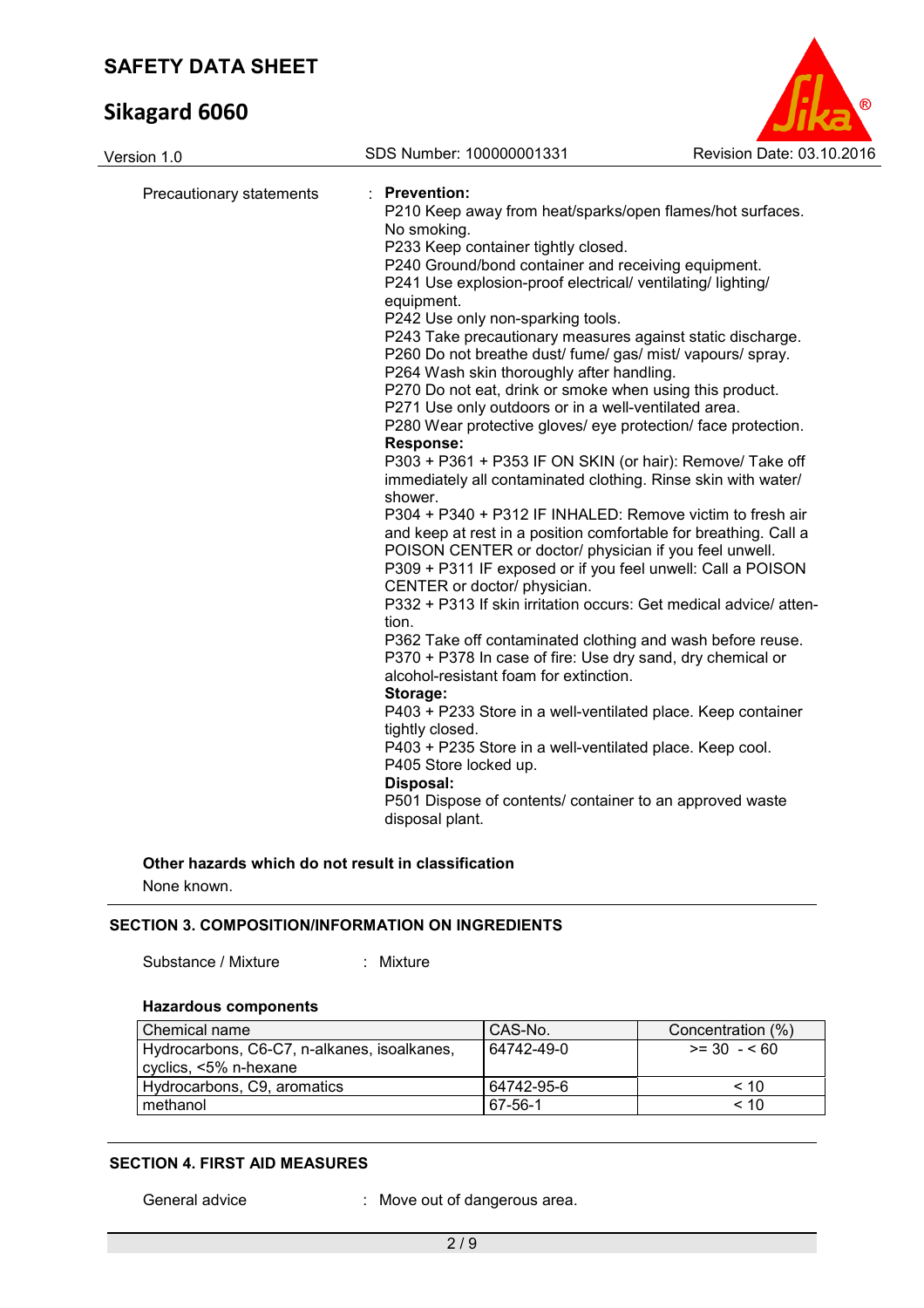# **Sikagard 6060**



| Version 1.0                                                       | SDS Number: 100000001331                                                                                                                                                      | Revision Date: 03.10.2016                                                                                                |
|-------------------------------------------------------------------|-------------------------------------------------------------------------------------------------------------------------------------------------------------------------------|--------------------------------------------------------------------------------------------------------------------------|
|                                                                   | Consult a physician.                                                                                                                                                          | Show this safety data sheet to the doctor in attendance.                                                                 |
| If inhaled                                                        | Move to fresh air.<br>Consult a physician after significant exposure.                                                                                                         |                                                                                                                          |
| In case of skin contact                                           | Wash off with soap and plenty of water.<br>If symptoms persist, call a physician.                                                                                             | : Take off contaminated clothing and shoes immediately.                                                                  |
| In case of eye contact                                            | : Remove contact lenses.<br>Keep eye wide open while rinsing.<br>If eye irritation persists, consult a specialist.                                                            |                                                                                                                          |
| If swallowed                                                      | Do not give milk or alcoholic beverages.<br>Obtain medical attention.                                                                                                         | : Clean mouth with water and drink afterwards plenty of water.<br>Never give anything by mouth to an unconscious person. |
| Most important symptoms<br>and effects, both acute and<br>delayed | irritant effects<br>Dermatitis<br>Loss of balance<br>Vertigo<br>and symptoms.<br>Causes skin irritation.<br>May cause drowsiness or dizziness.<br>May cause damage to organs. | See Section 11 for more detailed information on health effects                                                           |
| Notes to physician                                                | Treat symptomatically.                                                                                                                                                        |                                                                                                                          |
|                                                                   |                                                                                                                                                                               |                                                                                                                          |

### **SECTION 5. FIREFIGHTING MEASURES**

| Suitable extinguishing media              | $:$ Alcohol-resistant foam<br>Carbon dioxide (CO2)<br>Dry chemical                                                                                                                                                                                                              |
|-------------------------------------------|---------------------------------------------------------------------------------------------------------------------------------------------------------------------------------------------------------------------------------------------------------------------------------|
| Unsuitable extinguishing<br>media         | : Water<br>High volume water jet                                                                                                                                                                                                                                                |
| Specific hazards during fire-<br>fighting | : Do not use a solid water stream as it may scatter and spread<br>fire.<br>Do not allow run-off from fire fighting to enter drains or water<br>courses.                                                                                                                         |
| ucts                                      | Hazardous combustion prod- : No hazardous combustion products are known                                                                                                                                                                                                         |
| Specific extinguishing meth-<br>ods       | : Use water spray to cool unopened containers.<br>Collect contaminated fire extinguishing water separately. This<br>must not be discharged into drains.<br>Fire residues and contaminated fire extinguishing water must<br>be disposed of in accordance with local regulations. |
| for firefighters                          | Special protective equipment : In the event of fire, wear self-contained breathing apparatus.                                                                                                                                                                                   |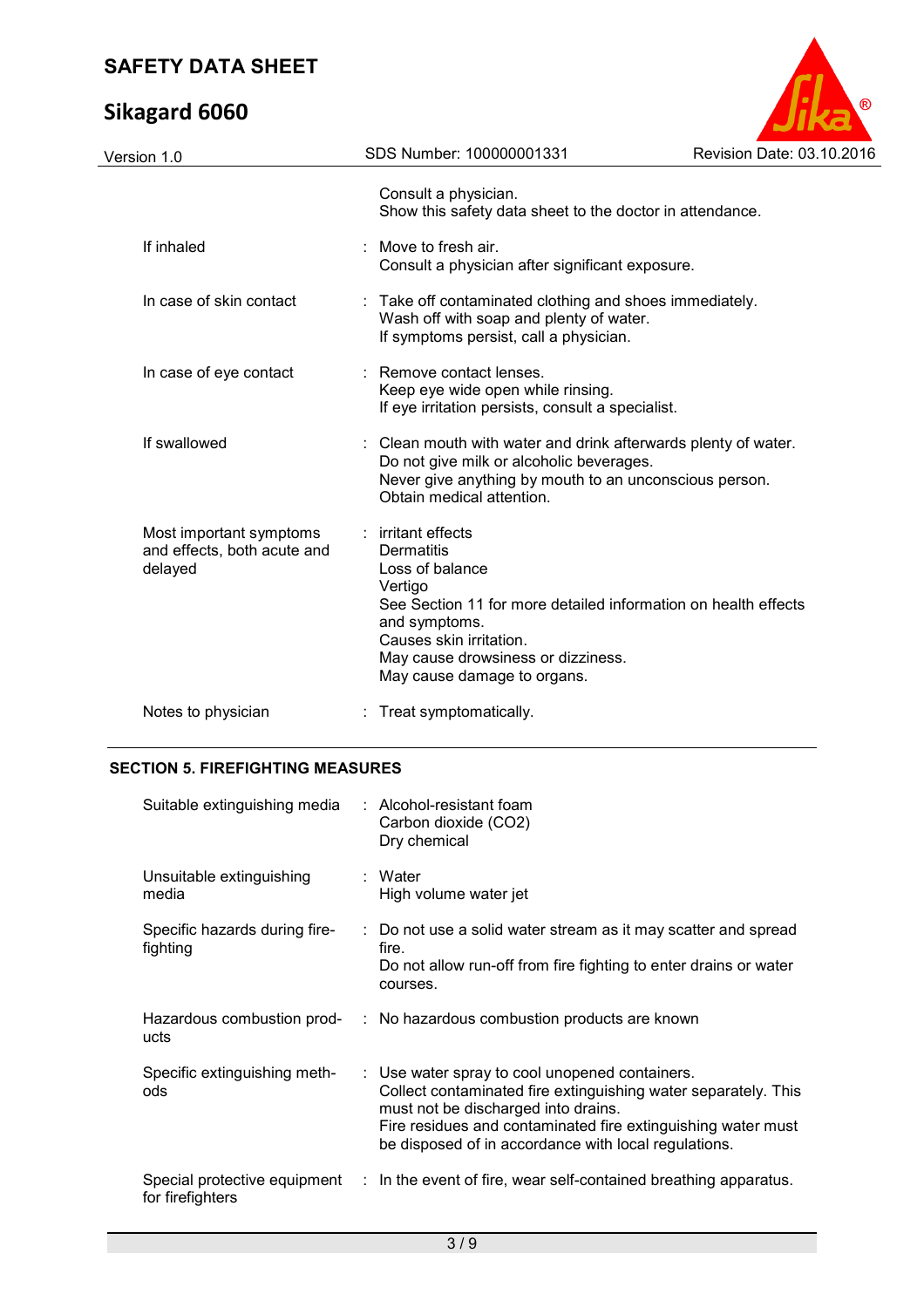# **Sikagard 6060**



#### **SECTION 6. ACCIDENTAL RELEASE MEASURES**

| Personal precautions, protec-<br>tive equipment and emer-<br>gency procedures | : Use personal protective equipment.<br>Remove all sources of ignition.<br>Deny access to unprotected persons.                                                                                                                                 |
|-------------------------------------------------------------------------------|------------------------------------------------------------------------------------------------------------------------------------------------------------------------------------------------------------------------------------------------|
| Environmental precautions                                                     | : Prevent product from entering drains.<br>If the product contaminates rivers and lakes or drains inform<br>respective authorities.                                                                                                            |
| Methods and materials for<br>containment and cleaning up                      | : Contain spillage, and then collect with non-combustible ab-<br>sorbent material, (e.g. sand, earth, diatomaceous earth, ver-<br>miculite) and place in container for disposal according to local<br>/ national regulations (see section 13). |

#### **SECTION 7. HANDLING AND STORAGE**

| Advice on protection against<br>fire and explosion | : Use explosion-proof equipment. Keep away from<br>heat/sparks/open flames/hot surfaces. No smoking. Take pre-<br>cautionary measures against electrostatic discharges.                                                                                                                                                                                                                                                                                                                                                                                                                                        |
|----------------------------------------------------|----------------------------------------------------------------------------------------------------------------------------------------------------------------------------------------------------------------------------------------------------------------------------------------------------------------------------------------------------------------------------------------------------------------------------------------------------------------------------------------------------------------------------------------------------------------------------------------------------------------|
| Advice on safe handling                            | : Do not breathe vapours or spray mist.<br>Avoid exceeding the given occupational exposure limits (see<br>section 8).<br>Do not get in eyes, on skin, or on clothing.<br>For personal protection see section 8.<br>Smoking, eating and drinking should be prohibited in the ap-<br>plication area.<br>Take precautionary measures against static discharge.<br>Open drum carefully as content may be under pressure.<br>Take necessary action to avoid static electricity discharge<br>(which might cause ignition of organic vapours).<br>Follow standard hygiene measures when handling chemical<br>products |
| Hygiene measures                                   | Handle in accordance with good industrial hygiene and safety<br>practice.<br>When using do not eat or drink.<br>When using do not smoke.<br>Wash hands before breaks and at the end of workday.                                                                                                                                                                                                                                                                                                                                                                                                                |
| Conditions for safe storage                        | : Store in original container.<br>Store in cool place.<br>Keep in a well-ventilated place.<br>Containers which are opened must be carefully resealed and<br>kept upright to prevent leakage.<br>Observe label precautions.<br>Store in accordance with local regulations.                                                                                                                                                                                                                                                                                                                                      |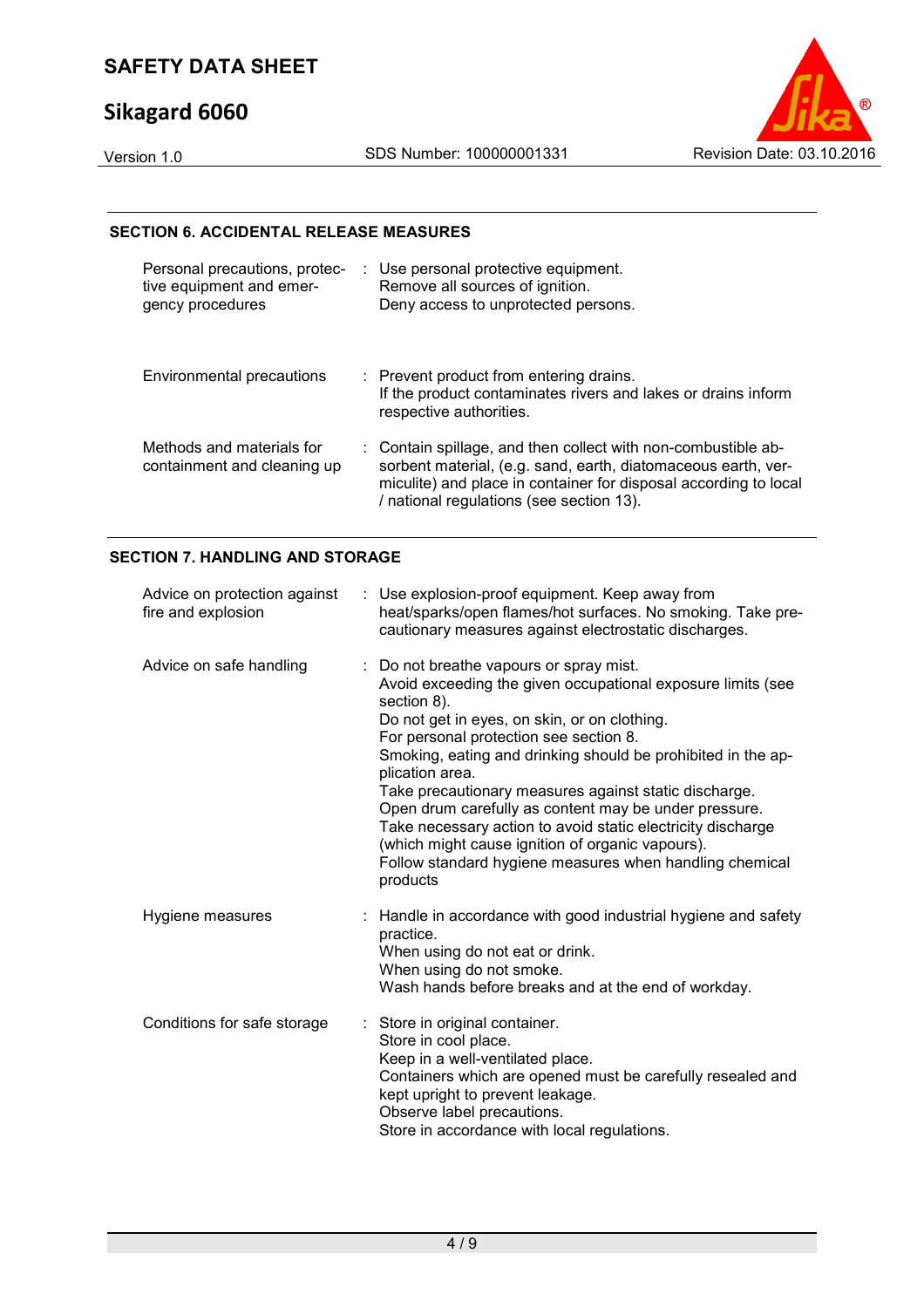## **Sikagard 6060**



#### **SECTION 8. EXPOSURE CONTROLS/PERSONAL PROTECTION**

#### **Components with workplace control parameters**

| Components                  | CAS-No.                              | Value type<br>(Form of<br>exposure)  | Control parame-<br>ters / Permissible<br>concentration | <b>Basis</b> |
|-----------------------------|--------------------------------------|--------------------------------------|--------------------------------------------------------|--------------|
| Hydrocarbons, C9, aromatics | 64742-95-6                           | <b>TWA</b>                           | 200 mg/m3<br>(total hydrocarbon<br>vapor)              | <b>ACGIH</b> |
| methanol                    | $67 - 56 - 1$                        | <b>TWA</b>                           | 200 ppm<br>262 mg/m3                                   | AU OEL       |
|                             |                                      | Further information: Skin absorption |                                                        |              |
|                             |                                      | <b>STEL</b>                          | 250 ppm<br>328 mg/m3                                   | AU OEL       |
|                             | Further information: Skin absorption |                                      |                                                        |              |

#### **Personal protective equipment**

| Respiratory protection   | : Use respiratory protection unless adequate local exhaust<br>ventilation is provided or exposure assessment demonstrates<br>that exposures are within recommended exposure guidelines.<br>The filter class for the respirator must be suitable for the max-<br>imum expected contaminant concentration<br>(gas/vapour/aerosol/particulates) that may arise when han-<br>dling the product. If this concentration is exceeded, self-<br>contained breathing apparatus must be used. |
|--------------------------|-------------------------------------------------------------------------------------------------------------------------------------------------------------------------------------------------------------------------------------------------------------------------------------------------------------------------------------------------------------------------------------------------------------------------------------------------------------------------------------|
| Hand protection          | : Chemical-resistant, impervious gloves complying with an ap-<br>proved standard should be worn at all times when handling<br>chemical products if a risk assessment indicates this is nec-<br>essary.                                                                                                                                                                                                                                                                              |
| Eye protection           | : Safety eyewear complying with an approved standard should<br>be used when a risk assessment indicates this is necessary.                                                                                                                                                                                                                                                                                                                                                          |
| Skin and body protection | : Choose body protection in relation to its type, to the concen-<br>tration and amount of dangerous substances, and to the spe-<br>cific work-place.                                                                                                                                                                                                                                                                                                                                |

#### **SECTION 9. PHYSICAL AND CHEMICAL PROPERTIES**

| Appearance                              | liquid              |
|-----------------------------------------|---------------------|
| Colour                                  | black               |
| Odour                                   | : characteristic    |
| Odour Threshold                         | No data available   |
| рH                                      | not determined      |
| Melting point/range / Freezing<br>point | : No data available |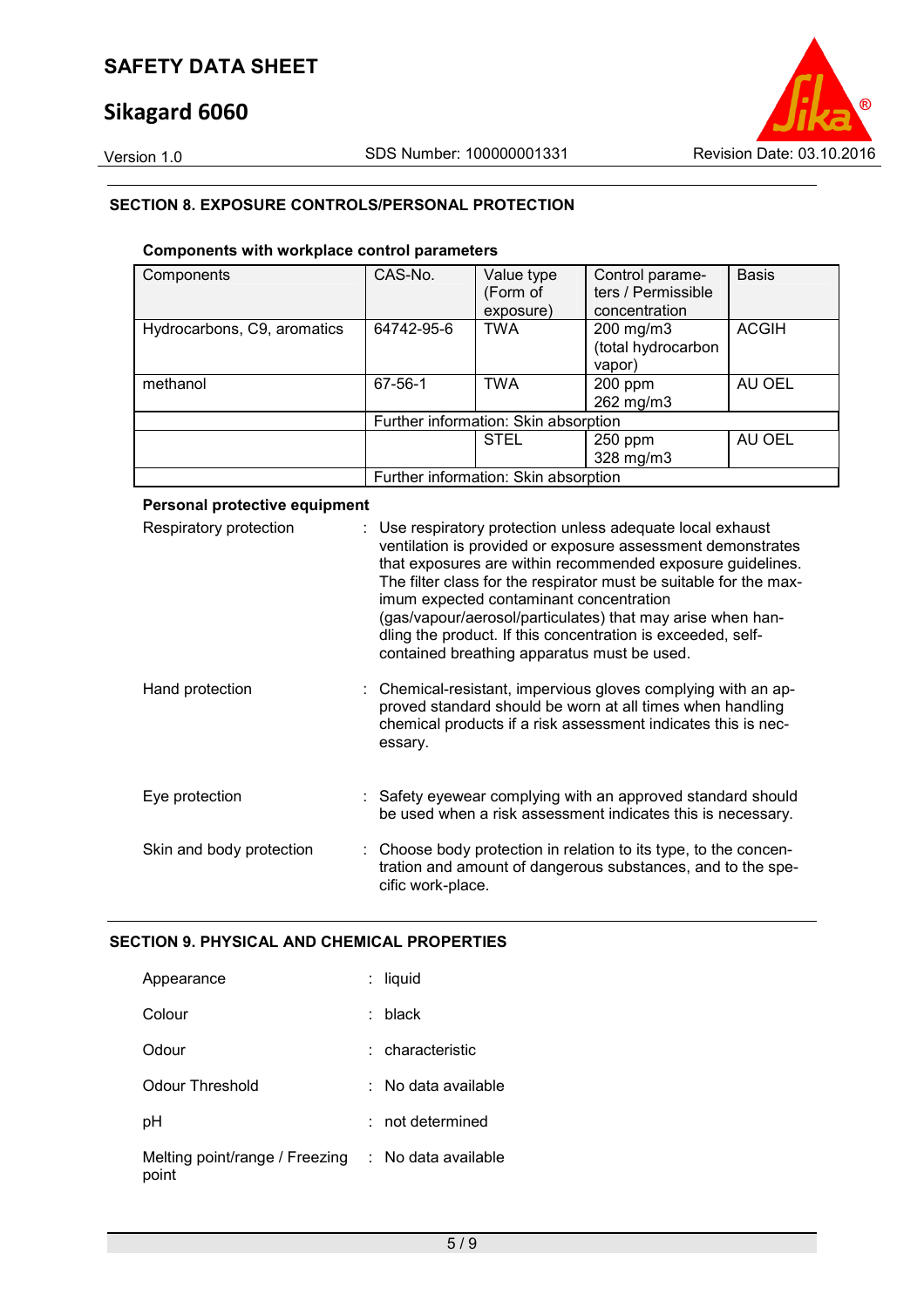# **Sikagard 6060**



| Version 1.0                                | SDS Number: 100000001331                   | Revision Date: 03.10.2016 |
|--------------------------------------------|--------------------------------------------|---------------------------|
| Boiling point/boiling range                | : 90 °C (194 °F)                           |                           |
| Flash point                                | : ca. $9 °C$ (48 °F)<br>Method: closed cup |                           |
| Evaporation rate                           | : No data available                        |                           |
| Flammability                               | : No data available                        |                           |
| Upper explosion limit                      | : Upper flammability limit<br>ca. 7.0 %(V) |                           |
| Lower explosion limit                      | : lower flammability limit<br>ca. 0.6 %(V) |                           |
| Vapour pressure                            | : ca. 20 hPa (15 mmHg) (20 °C (68 °F))     |                           |
| Relative vapour density                    | : No data available                        |                           |
| Density                                    | : ca. 1.09 g/cm3 (20 °C (68 °F) ())        |                           |
| Solubility(ies)<br>Water solubility        | $:$ insoluble                              |                           |
| Partition coefficient: n-<br>octanol/water | : No data available                        |                           |
| Auto-ignition temperature                  | : No data available                        |                           |
| Decomposition temperature                  | : No data available                        |                           |
| Viscosity<br>Viscosity, dynamic            | : No data available                        |                           |
| Viscosity, kinematic                       | : > 20.5 mm2/s (40 °C)                     |                           |
| <b>Explosive properties</b>                | $\therefore$ No data available             |                           |
| Molecular weight                           | : No data available                        |                           |
|                                            |                                            |                           |

## **SECTION 10. STABILITY AND REACTIVITY**

| Reactivity                              | : No dangerous reaction known under conditions of normal use.                                  |
|-----------------------------------------|------------------------------------------------------------------------------------------------|
| Chemical stability                      | : The product is chemically stable.                                                            |
| Possibility of hazardous reac-<br>tions | : Stable under recommended storage conditions.<br>Vapours may form explosive mixture with air. |
| Conditions to avoid                     | : Heat, flames and sparks.                                                                     |
| Incompatible materials                  | $:$ No data available                                                                          |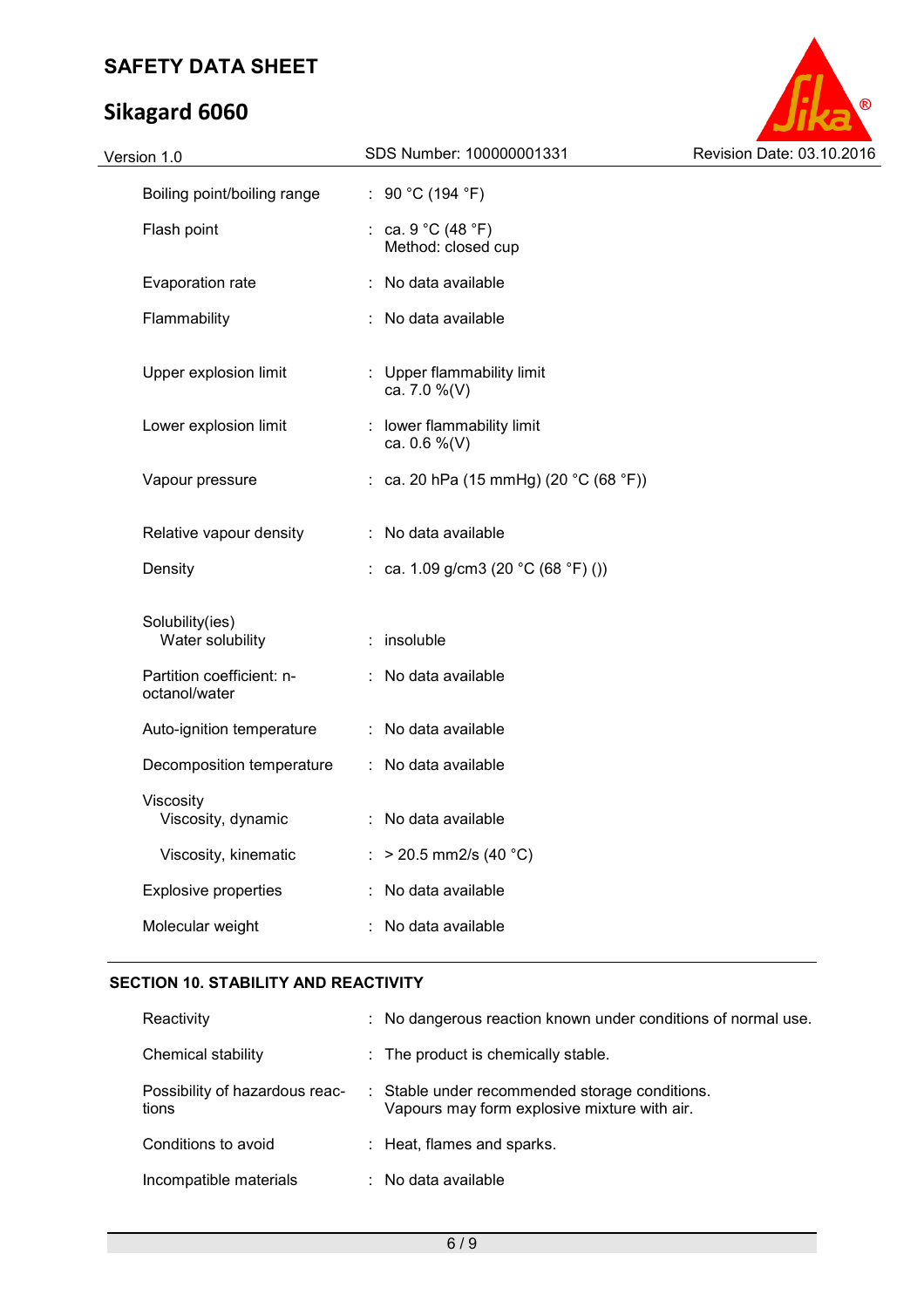## **Sikagard 6060**



No decomposition if stored and applied as directed.

#### **SECTION 11. TOXICOLOGICAL INFORMATION**

#### **Acute toxicity**  Not classified based on available information.

| <b>Components:</b>                                  |                                                                                                                                         |
|-----------------------------------------------------|-----------------------------------------------------------------------------------------------------------------------------------------|
| Hydrocarbons, C9, aromatics:<br>Acute oral toxicity | : LD50 Oral (Rat): $> 2,000$ mg/kg                                                                                                      |
| Acute dermal toxicity                               | : LD50 Dermal (Rabbit): $> 2,000$ mg/kg                                                                                                 |
| methanol:<br>Acute oral toxicity                    | $:$ Acute toxicity estimate: 100 mg/kg<br>Method: Converted acute toxicity point estimate                                               |
| Acute inhalation toxicity                           | $:$ Acute toxicity estimate: 3 mg/l<br>Exposure time: 4 h<br>Test atmosphere: vapour<br>Method: Converted acute toxicity point estimate |
| Acute dermal toxicity                               | $:$ Acute toxicity estimate: 300 mg/kg<br>Method: Converted acute toxicity point estimate                                               |

#### **Skin corrosion/irritation**

Causes skin irritation.

#### **Serious eye damage/eye irritation**

Not classified based on available information.

#### **Respiratory or skin sensitisation**

Skin sensitisation: Not classified based on available information. Respiratory sensitisation: Not classified based on available information.

#### **Chronic toxicity**

#### **Germ cell mutagenicity**

Not classified based on available information.

#### **Carcinogenicity**

Not classified based on available information.

#### **Reproductive toxicity**

Not classified based on available information.

#### **STOT - single exposure**

May cause drowsiness or dizziness. May cause damage to organs.

#### **STOT - repeated exposure**

Not classified based on available information.

#### **Aspiration toxicity**

Not classified based on available information.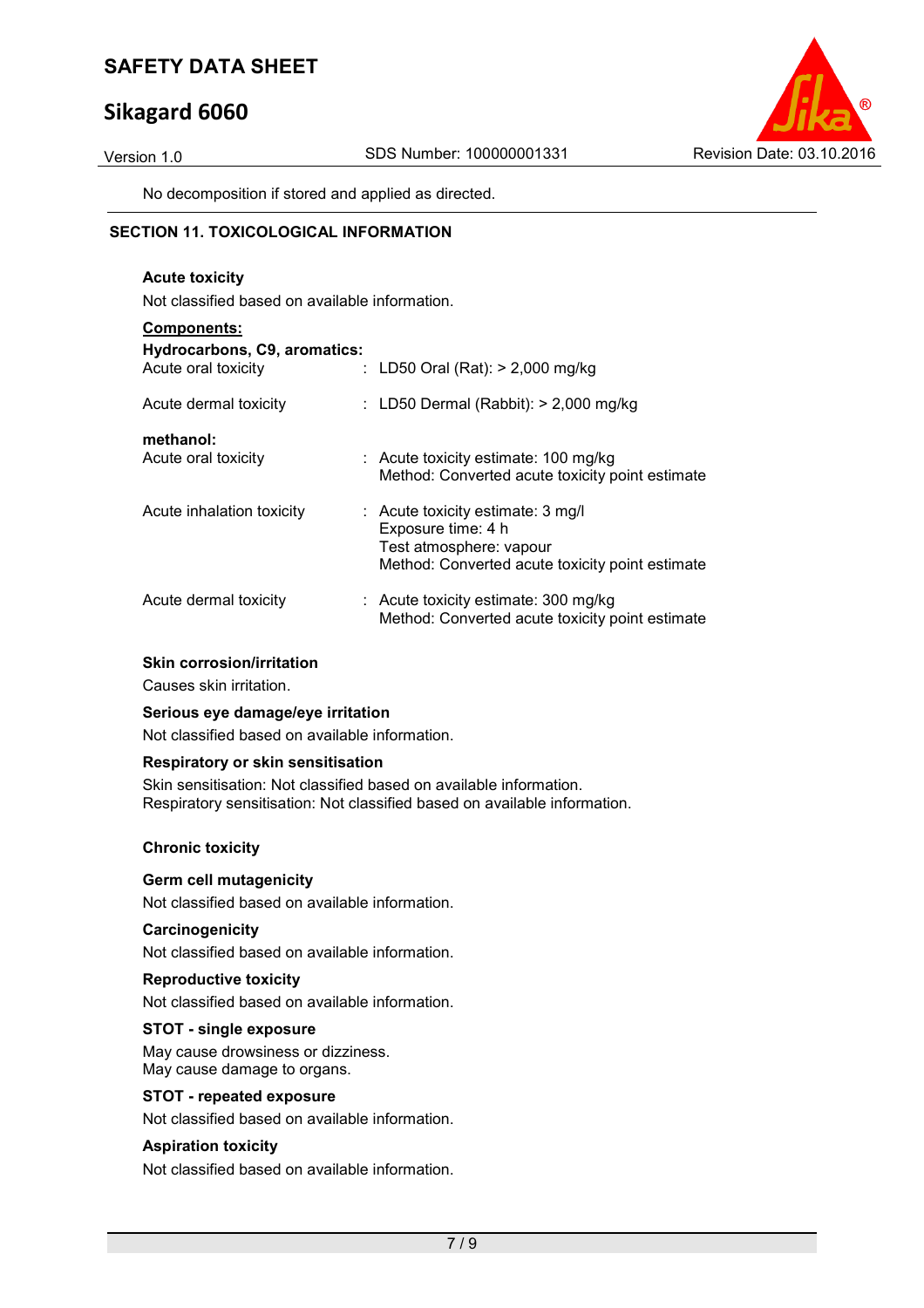## **Sikagard 6060**



#### **SECTION 12. ECOLOGICAL INFORMATION**

**Ecotoxicity** 

#### **Components:**

**Hydrocarbons, C9, aromatics:** 

Toxicity to algae : (Pseudokirchneriella subcapitata (green algae)): 2.6 - 2.9 mg/l Exposure time: 72 h

No data available

#### **Bioaccumulative potential**

No data available

#### **Mobility in soil**

No data available

#### **Other adverse effects**

#### **Product:**

Additional ecological information : An environmental hazard cannot be excluded in the event of unprofessional handling or disposal. Toxic to aquatic life with long lasting effects.

#### **SECTION 13. DISPOSAL CONSIDERATIONS**

| <b>Disposal methods</b> |                                                                                                                                                                                                                            |
|-------------------------|----------------------------------------------------------------------------------------------------------------------------------------------------------------------------------------------------------------------------|
| Waste from residues     | : The product should not be allowed to enter drains, water<br>courses or the soil.<br>Do not contaminate ponds, waterways or ditches with chemi-<br>cal or used container.<br>Send to a licensed waste management company. |
| Contaminated packaging  | : Empty remaining contents.<br>Dispose of as unused product.<br>Do not re-use empty containers.<br>Do not burn, or use a cutting torch on, the empty drum.                                                                 |

#### **SECTION 14. TRANSPORT INFORMATION**

#### **International Regulations**

| <b>IATA-DGR</b>                         |                    |
|-----------------------------------------|--------------------|
| UN/ID No.                               | $:$ UN 1139        |
| Proper shipping name                    | : Coating solution |
| Class                                   | : 3                |
| Packing group                           | : II               |
| Labels                                  | : 3                |
| Packing instruction (cargo<br>aircraft) | : 364              |